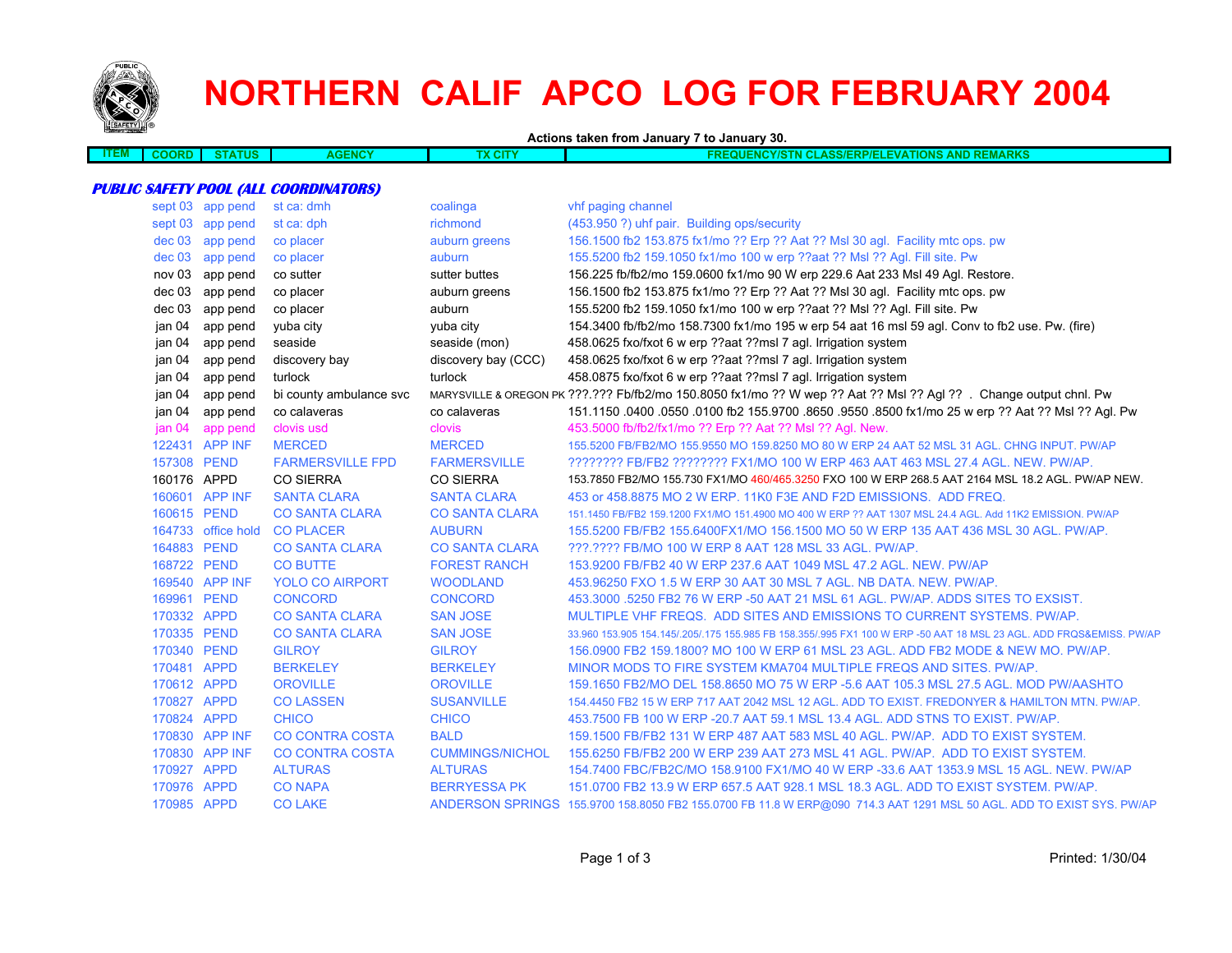| 170986 APPD          |                | <b>CO LAKE</b>                  | <b>CLEARLAKE</b>           | 158.8050 FB 250 W ERP 153.8750 FX1 60 W ERP -73.6 AAT 438 MSL 50 AGL. Add to exist system. PW/AP       |
|----------------------|----------------|---------------------------------|----------------------------|--------------------------------------------------------------------------------------------------------|
| 170991               | APPD           | <b>SACRAMENTO</b>               | <b>SACRAMENTO</b>          | 458,9875 FXO/FBT 6 W ERP 2 AAT 6 MSL 7 AGL, IRRIGATION, NB, PW/AP                                      |
| 171002 APPD          |                | <b>CO MERCED</b>                | EL NIDO (MERCED)           | 155,9850 FB/FB2 153,9350 FX1/MO 10 W ERP 8.3 AAT 40 MSL 10 AGL, PW/AP                                  |
| 171004               | <b>APPD</b>    | ST CA: P&R                      | <b>CARLOTTA (HUM)</b>      | 151,0100 FB 158,9700 FX1 25 W ERP -317.6 AAT 114.3 MSL 15.8 AGL, ADD SYS FREQ, PW/AP                   |
| 171005 APPD          |                | ST CA: P&R                      | RIO DELL (HUM)             | 151,0100 FB/FB2 16 W ERP 612 AAT 971 MSL 30.5 AGL, ADD SYS FREQ TO LOCN, PW/AP                         |
|                      | 171052 APP INF | <b>CO KINGS</b>                 | <b>JOAQUIN RIDGE (FRS)</b> | 460.0750 FB2 450 W ERP (FAILS 90.205) 640.4 AAT 1083 MSL 23 AGL. ADD TO EXIST SYS. PW/AP               |
| 171375 APPD          |                | <b>WINDSOR, TOWN OF</b>         | <b>WINDSOR</b>             | 155,7750 FB/MO 20 W ERP -68.6 AAT 34.7 MSL 7.6 AGL, NEW, PW/LS                                         |
| 171478 APPD          |                | CO MERCED                       | EL NIDO/MERCED             | 154,8900 155,8800 FB/FB2/MO 154,7700 9650 MO 10 W ERP 29 AAT 52 MSL 11 AGL. NEW, PW/AP                 |
| 171532 PEND          |                | OROVILLE                        | <b>OROVILLE</b>            | 154.7850 FB/FB2/MO 156.1500 MO 250 W ERP -13.7 AAT 105 MSL 18.2 AGL. REPLACEMENT, PW/AP                |
| 171561               | APPD           | <b>CO MONTEREY</b>              | <b>SALINAS</b>             | 154.1750 .2800 .3700 FB 154.2050 FB2 156.1050 FX1 300 W ERP -67.1 AAT 23.5 MSL 38.7 AGL. MOVE. PW/IMSA |
| 171061               | APPD           | SO OREGON COMM AUTH             | MEDFORD                    | 153,8450 155,4300 FB/FB2/MO 44 W ERP 748 AAT 945 MSL 18 AGL, MULT SITES, NEW, PW/AP                    |
| 171886               | APPD           | <b>CO MONTEREY</b>              | <b>SALINAS</b>             | 453.7500 FB/FB2 130 W ERP -54.5 AAT 21 MSL 38.7 AGL. RELOCATE TO NEW FACILITY, PW/AP.                  |
| 171896 APPD          |                | A M R WEST                      | <b>SACRAMENTO</b>          | 155,2950 FB/MO 50 W ERP 23.9 AAT 32 MSL 108.5 AGL, NEW, PW/IMSA.                                       |
|                      |                | MERCED CO MOSQUITO              |                            |                                                                                                        |
| 171916 APPD          |                | <b>ABATEMENT DIST</b>           | <b>MERCED</b>              | 153.8150 MO 25 W ERP. REPLACEMENT. PW/AP.                                                              |
| 171917               | APPD           | PIKE CITY VFD                   | PIKE CITY (SIERRA)         | 158.9400 FB/FB2/MO 154.265 .280 .295 MO 46.500 153.8750 FX1/MO 156 W ERP 104 AAT 1058 MSL 8 AGL. PW    |
| 171931               | APPD           | <b>CO SAN BENITO</b>            | <b>HOLLISTER</b>           | 458,2000 W ERP. ADD TO EXIST LIC. JAIL. PW/AP.                                                         |
| 171932               | APPD           | AMADOR CO FPD                   |                            | VALLEY SPRINGS (CAL) 153.9350 FB2 75 W ERP 159 AAT 371 MSL 52 AGL. ADD TO EXIST. PW/AP                 |
| 171960               | <b>APPD</b>    | <b>CO LAKE</b>                  | <b>KELSEYVILLE</b>         | 155.1150 FB 155.9550 FX1 250 W ERP -124 AAT 404 MSL 30 AGL. ADD TO EXIST SYS, PW/AP                    |
| 171962 APPD          |                | <b>CO LAKE</b>                  | LAKEPORT/MID'TWN           | 155,0700 FB 155,970 FB/FB2 155,6250 FX1 250 W ERP -73 AAT 418 MSL 15? AGL, MOD TO EXIST, PW/AP         |
| 171963 APPD          |                | <b>CO LAKE</b>                  | <b>LAKEPORT</b>            | 155,970 FB 155,6250 FX1 -55 AAT 426 MSL 50 AGL, ADD TO EXIST, PW/AP.                                   |
| 171991 APPD          |                | <b>BARTON MEM HOSP</b>          | <b>SO LK TAHOE</b>         | 155,4000 FB2 150,8050 155,4000 MO 100 W ERP -259.9 AAT 1913.3 MSL 10 AGL. NEW. PW/IMSA.                |
| 172047 APPD          |                | <b>CO MONTEREY</b>              | <b>SALINAS</b>             | 453.4375 FB2/MO 35 W ERP -54.5 AAT 21 MSL 38.7 AGL. ADD 2ND FREQ TO EXIST. PW/AP.                      |
|                      |                | <b>JACKSON RANCHERIA TRIBAL</b> |                            |                                                                                                        |
| 172077               | APP INF        | PD.                             | <b>JACKSON</b>             | 460,1000 ? FB2/FX1/MO 126 W ERP -27? AAT 1206? MSL 12 AGL, PW/AP, NEW.                                 |
| -- ---- --- <i>-</i> |                |                                 |                            |                                                                                                        |

#### **470-512 MHz POOL**

| nov 02 app pend st ca: oes |                     | bay area (coord chnl) | ???.???? Fb/fb2/fx1/mo ?? W erp ?? Aat ??msl ??agl. Bay inter-agency intercom. |
|----------------------------|---------------------|-----------------------|--------------------------------------------------------------------------------|
| aug 03 app pend san mateo  |                     | san mateo             | 482.98750 fb2/mo 274 w erp 85 aat 221 msl 9 agl. Pw. Add freg to exist system. |
| 170597 APPD                | R SUSAINATHAN       | LOS GATOS             | 484 83750 FB6/MO 500 W FRP 715 AAT 1023 6 MSL 52 4 AGL. NEW IG/PCIA            |
| 170663 APPD                | <b>JOSE FRANCIS</b> | LOS GATOS             | 484.98750 FB6/MO 500 W ERP 716 AAT 1023.6 MSL 52.4 AGL. NEW. IG/PCIA.          |